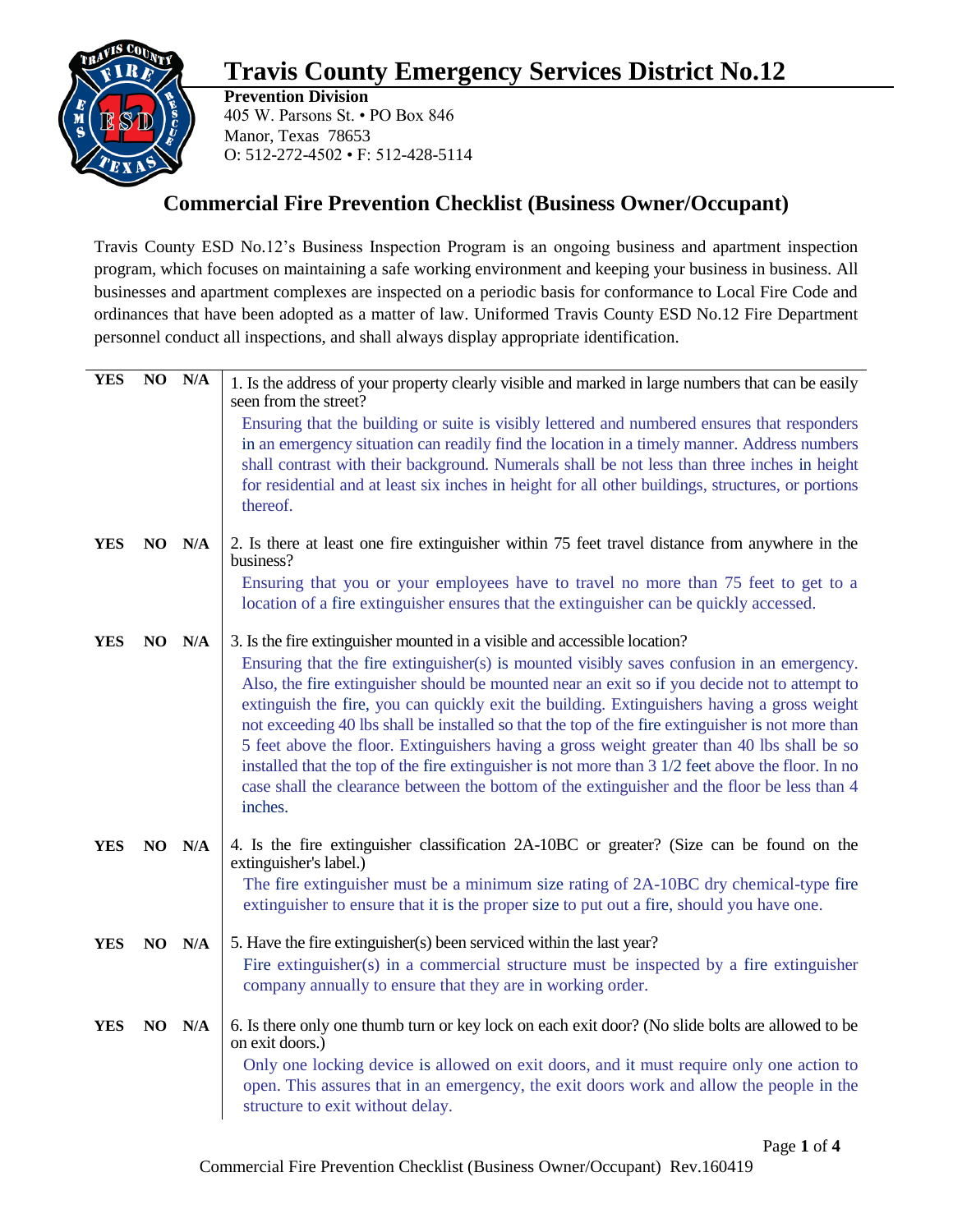| <b>YES</b> | NO N/A     | 7. If the exit door has a key lock, do the required exit door(s) have a sign that reads, "This<br>Door to Remain Unlocked During Business Hours"?<br>The signage needs to be affixed on all keyed exit doors to ensure that they remain                                                                                                                                                |
|------------|------------|----------------------------------------------------------------------------------------------------------------------------------------------------------------------------------------------------------------------------------------------------------------------------------------------------------------------------------------------------------------------------------------|
|            |            | unlocked at all times when the building is occupied.                                                                                                                                                                                                                                                                                                                                   |
| <b>YES</b> | NO N/A     | 8. Are exits identified with EXIT signs?<br>Exit signs direct occupants to the required exits and, when required, should be<br>illuminated at all times and have a battery backup to provide operation during a power<br>outage. All bulbs in the light shall be working. Replace any burnt out bulbs.                                                                                 |
| <b>YES</b> | NO N/A     | 9. Is the exit(s) clear of obstructions so during an emergency, people can exit quickly and<br>safely?                                                                                                                                                                                                                                                                                 |
|            |            | A path, equal to the width of the exit door, must remain clear and unobstructed at all<br>times to allow persons in the building unrestricted exit.                                                                                                                                                                                                                                    |
| <b>YES</b> | NO N/A     | 10. Do the electrical panels have a 30-inch clearance in front for easy access?<br>A 30-inch clear area needs to be maintained around electrical panels at all times so<br>maintenance can be safely performed. The doors to the electrical panels should remain<br>closed to minimize the chance of sparks being thrown on stored materials in the event of<br>an electrical failure. |
| <b>YES</b> | NO N/A     | 11. Are the electrical panels properly marked to show all circuit breakers that provide<br>power to all emergency lights and exit signs?<br>Properly marked breakers will allow you to test your emergency lights and exit signs<br>periodically to ensure they will function correctly in case of an emergency.                                                                       |
| <b>YES</b> | NO N/A     | 12. Are all stored materials stacked so they are at least two feet below the ceiling?<br>Storage should be kept in an orderly manner and with at least two feet of clearance to the<br>ceiling for buildings that are not equipped with an automatic sprinkler system. Eighteen<br>inches of clearance is needed in buildings that do have an automatic sprinkler system.              |
| YES        | $NO$ $N/A$ | 13. If you have emergency lighting, does it work?<br>Emergency lighting provides occupants the light needed to see the exits in an emergency.<br>The lighting should be checked monthly to ensure that it is working properly.                                                                                                                                                         |
| <b>YES</b> | NO N/A     | 14. Are the areas outside and around the building free of weeds, debris and trash?<br>Keeping the area around the building clear of high grass, weeds, and trash or debris<br>reduces the fire risk around the outside of your building.                                                                                                                                               |
| <b>YES</b> | NO N/A     | 15. Are extension cords used only for temporary wiring?<br>Extension cords used for temporary wiring should be of good quality and listed for the<br>application for which they are being used. This minimizes the risk of the extension cord<br>overheating and potentially causing a fire. Cord should be unplugged when not in use.                                                 |
|            |            |                                                                                                                                                                                                                                                                                                                                                                                        |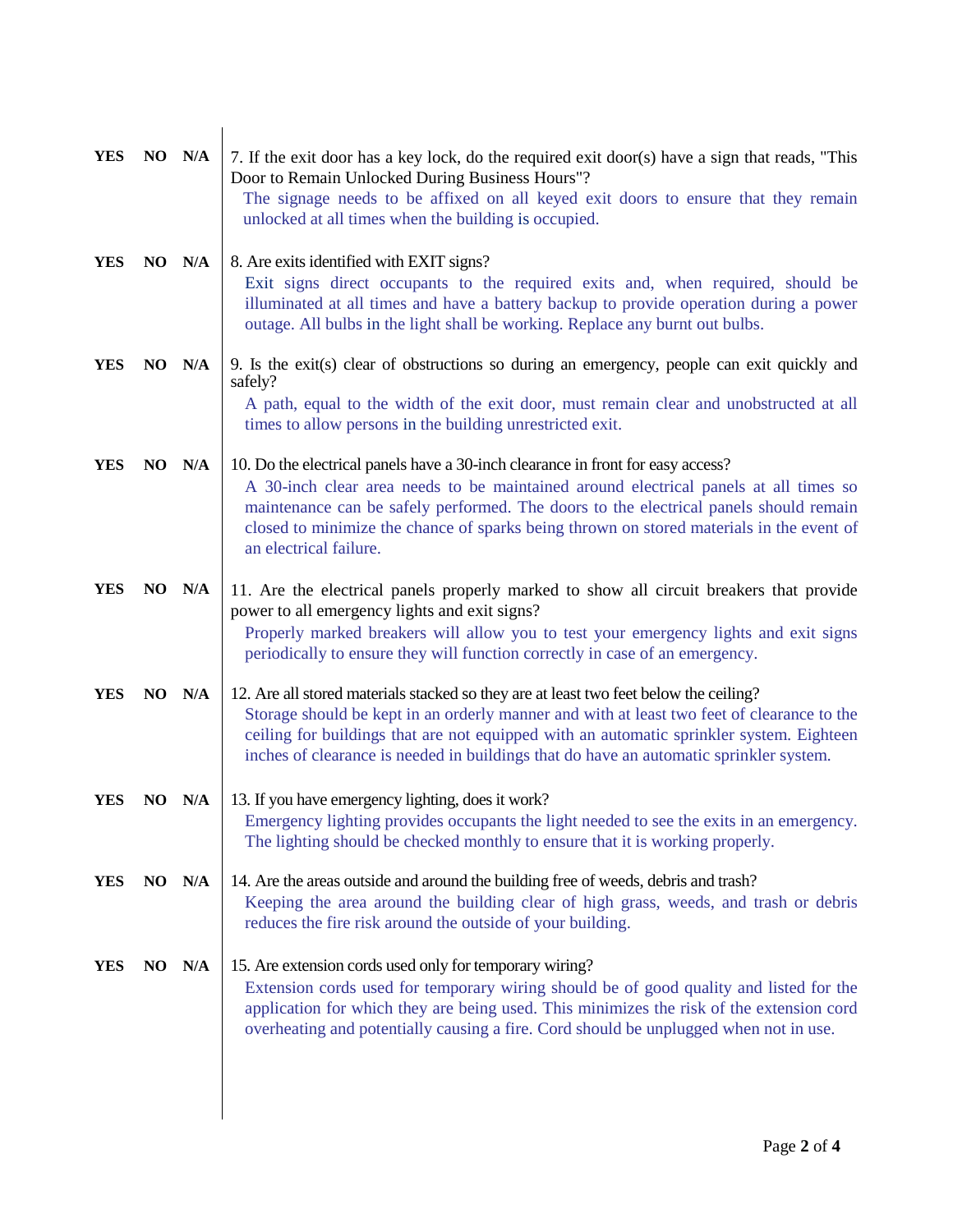| <b>YES</b> | NO N/A | 16. Do the electrical receptacles have no more than two items plugged into them?<br>Electrical outlets should have no more than one item per outlet plugged into them, which<br>may include one multi plug outlet power strip with a circuit breaker for each 2 plugs in<br>the outlet. Following this practice minimizes the chance of circuit overload.                                                                                                          |
|------------|--------|--------------------------------------------------------------------------------------------------------------------------------------------------------------------------------------------------------------------------------------------------------------------------------------------------------------------------------------------------------------------------------------------------------------------------------------------------------------------|
| <b>YES</b> | NO N/A | 17. Are the electrical appliances cords in good repair?<br>You can minimize the risk of electrical shock and fire by simply inspecting all appliance<br>cords periodically for signs of fraying or damage, and replacing a cord if needed.                                                                                                                                                                                                                         |
| <b>YES</b> | NO N/A | 18. Are all electrical boxes, switches and outlets equipped with covers to protect the user from<br>shock?<br>All electrical outlets must be equipped with a cover plate which protects the employees<br>and customers in your building from the dangers of electrical shock and prevents sparks<br>from exiting the outlet junction box in the event of an electrical failure.                                                                                    |
| <b>YES</b> | NO N/A | 19. Are all garbage containers at least 5 feet away from combustible walls, combustible roofs,<br>windows or door openings?<br>Your trash cans should be kept a minimum of 5 feet away from exterior walls and roof<br>overhangs. They should not be stored in the path of the exits. This minimizes the risk of<br>your building catching on fire in the event of a fire in the trash can. It also ensures that<br>exits are not blocked.                         |
| <b>YES</b> | NO N/A | 20. Are there less than 5 gallons of flammable or combustible liquid being stored on site?<br>Small quantities of flammable or combustible liquids must be stored in approved and<br>rated safety containers that are designed for the type of liquid being stored. Safety<br>containers provide protection from damage and leakage of the material as well as leakage<br>of vapors.                                                                               |
| <b>YES</b> | NO N/A | 21. If quantities of more than 5 gallons are being stored, are they in noncombustible cabinets or<br>safety cans?<br>It is advised that you not store any flammable or combustible materials in your building<br>but if you choose to do so, smaller quantities must be stored in approved and rated<br>flammable liquid storage container(s) or cabinets. If you store larger quantities, fire-rated<br>construction requirements for your building are required. |
| <b>YES</b> | NO N/A | 22. If you have a sprinkler system in your building, has it been tested and serviced within the<br>past 12 months?<br>Your sprinkler system must be checked annually by a licensed fire sprinkler company to<br>ensure that the system is in working order. *** This report is to be supplied at time of<br>inspection***                                                                                                                                          |
| YES        | NO N/A | 23. If your building has a fire alarm system, has the system been tested and serviced within the<br>past 12 months?<br>Your fire alarm must be checked annually by a licensed fire alarm company to ensure<br>that the system is in working order. ***This report is to be supplied at time of<br>inspection***                                                                                                                                                    |